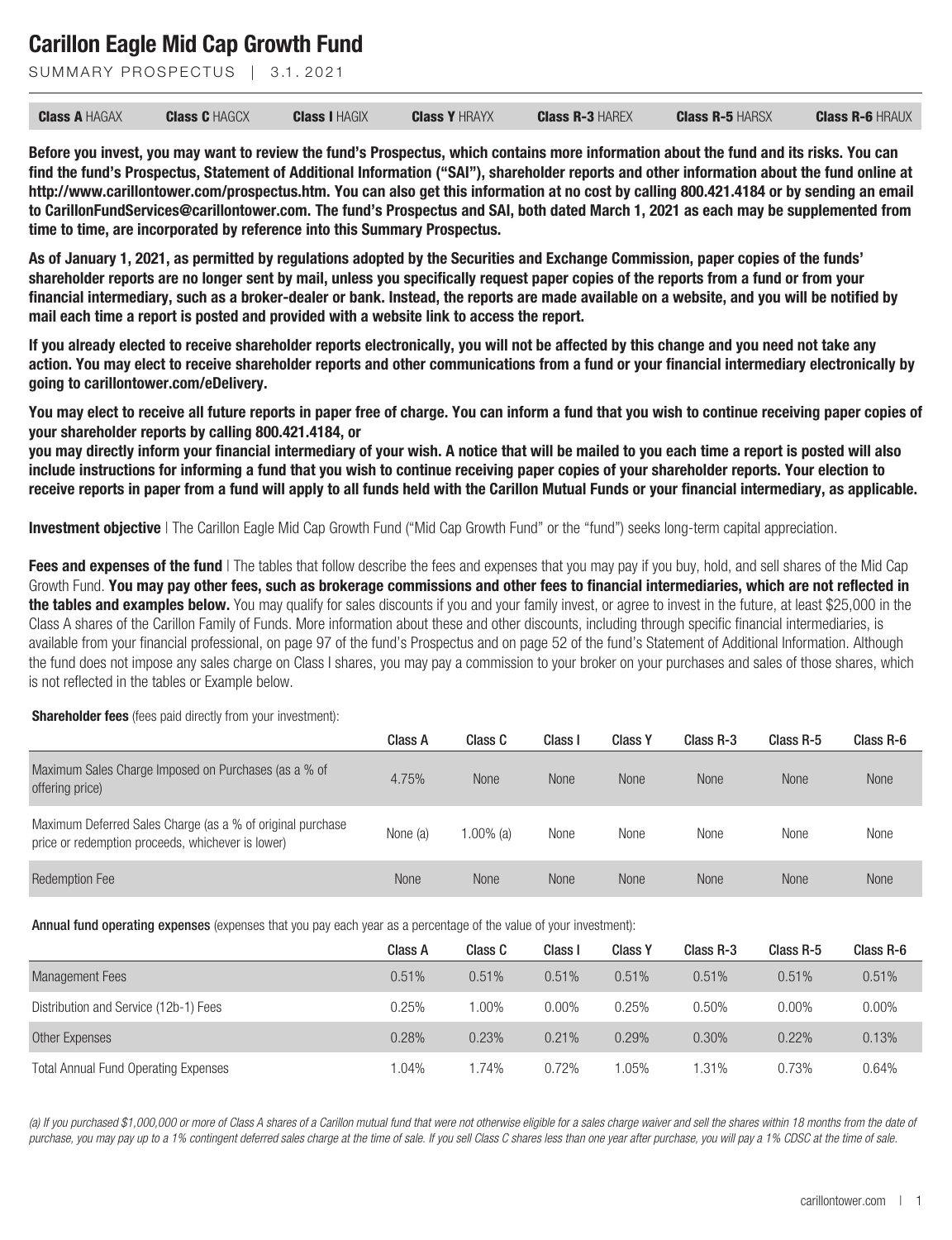SUMMARY PROSPECTUS | 3.1.2021

**Expense example** | This example is intended to help you compare the cost of investing in the fund with the cost of investing in other mutual funds. The example assumes that you invest \$10,000 in the fund for the time periods indicated and then redeem all of your shares at the end of those periods. The example also assumes that your investment has a 5% return each year and that the fund's operating expenses remain the same. Although your actual costs may be higher or lower, based on these assumptions your costs would be:

| <b>Share Class</b> | Year 1 | Year <sub>3</sub> | Year 5  | Year 10 |
|--------------------|--------|-------------------|---------|---------|
| Class A            | \$576  | \$790             | \$1,022 | \$1,686 |
| Class C            | \$277  | \$548             | \$944   | \$2,052 |
| Class I            | \$74   | \$230             | \$401   | \$894   |
| Class Y            | \$107  | \$334             | \$579   | \$1,283 |
| Class R-3          | \$133  | \$415             | \$718   | \$1,579 |
| Class R-5          | \$75   | \$233             | \$406   | \$906   |
| Class R-6          | \$65   | \$205             | \$357   | \$798   |

**Portfolio turnover** | The fund pays transaction costs, such as commissions, when it buys and sells securities (or "turns over" its portfolio). A higher portfolio turnover rate may indicate higher transaction costs and may result in higher taxes when fund shares are held in a taxable account. These costs, which are not reflected in annual fund operating expenses or in the example, affect the fund's performance. During the most recent fiscal year, the fund's portfolio turnover rate was 27% of the average value of its portfolio.

**Principal investment strategies** I During normal market conditions, the Mid Cap Growth Fund seeks to achieve its objective by investing at least 80% of its net assets (plus the amount of any borrowings for investment purposes) in the equity securities of mid-capitalization companies. The fund's portfolio managers consider mid-capitalization companies to be those companies that, at the time of initial purchase, have capitalizations greater than \$1 billion and equal to or less than the largest company in the Russell Midcap® Growth Index during the most recent 12-month period (approximately \$80.6 billion during the 12-month period ended December 31, 2020).

The fund will invest primarily in the equity securities of companies that the portfolio managers believe have the potential for above-average earnings or sales growth, reasonable valuations and acceptable debt levels. Such stocks can typically have high price-to-earnings ratios. Equity securities include common and preferred stock, warrants or rights exercisable into common or preferred stock and high-quality convertible securities. Although the portfolio managers generally do not emphasize investment in any particular investment sector or industry, the fund may invest a significant portion of its assets in the securities of companies in the information technology and health care sectors at any given time. The fund will generally sell when the stock has met the portfolio managers' target price, the investment is no longer valid, a better investment opportunity has arisen or if the investment reaches a value more than 5% of the fund's net assets. At times, the fund may hold securities of small-capitalization companies.

The fund may lend its securities to broker-dealers and other financial institutions to earn additional income.

**Principal risks** | The greatest risk of investing in the fund is that you could lose money. The fund invests primarily in common stocks whose values may increase and decrease in response to the activities of the companies that issued such stocks, general market conditions and/or economic conditions. As a result, the fund's net asset value ("NAV") may also increase and decrease. An investment in the fund is not a deposit with a bank and is not insured or guaranteed by the Federal Deposit Insurance Corporation or any other government agency. Investments in the fund are subject to the following primary risks. The most significant risks of investing in the fund as of the date of this Prospectus are listed first below, followed by the remaining risks in alphabetical order. Each risk summarized below is considered a "principal risk" of investing in the fund, regardless of the order in which it appears. Different risks may be more significant at different times depending on market conditions or other factors.

- Mid-cap company risk arises because mid-cap companies may have narrower commercial markets, limited managerial and financial resources, more volatile performance, and less liquid stock, compared to larger, more established companies;
- Growth stock risk is the risk of a growth company not providing an expected earnings increase or dividend yield. When these expectations are not met, the prices of these stocks may decline, even if earnings showed an absolute increase. If a growth investment style shifts out of favor based on market conditions and investor sentiment, the fund could underperform funds that use a value or other non-growth approach to investing or have a broader investment style;
- Small-cap company risk arises because small-cap companies may have less liquid stock, a more volatile share price, a limited product or service base, narrower commercial markets and limited access to capital, compared to larger, more established companies;
- Equity securities are subject to market risk. The fund may invest in the following equity securities, which may expose the fund to the following additional risks:

*Common stocks*. The value of a company's common stock may fall as a result of factors affecting the company, companies in the same industry or sector, or the financial markets overall. Common stock generally is subordinate to preferred stock upon the liquidation or bankruptcy of the issuing company;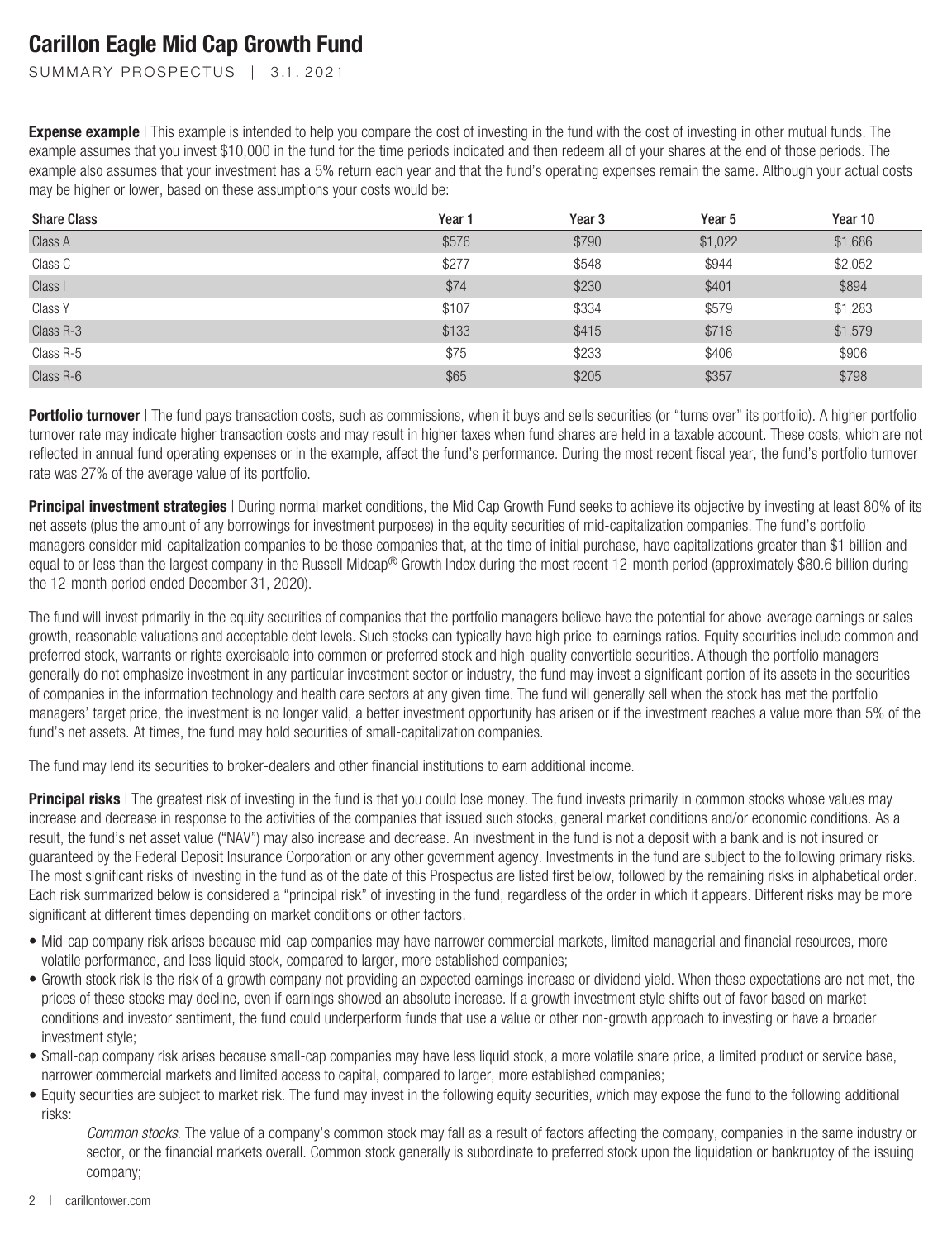SUMMARY PROSPECTUS | 3.1.2021

*Preferred stock*. Preferred stocks are subject to issuer-specific risks and are sensitive to movements in interest rates. Preferred stocks may be less liquid than common stocks and, unlike common stocks, participation in the growth of an issuer may be limited. Distributions on preferred stocks generally are payable at the discretion of an issuer and after required payments to bond holders. Preferred stocks may also be subject to credit risk; *Convertible securities*. Convertible securities are subject to the risk that the credit standing of the issuer may have an effect on the convertible securities' investment value. Convertible securities also are sensitive to movements in interest rates. Generally, a convertible security is subject to the market risks of stocks when the price of the underlying stock is high relative to the conversion price, and is subject to the market risks of debt securities when the underlying stock's price is low relative to the conversion price;

*Rights and warrants*. Rights and warrants do not carry dividend or voting rights with respect to the underlying securities or any rights in the assets of the issuer, and a right or a warrant ceases to have value if it is not exercised prior to its expiration date;

• Market risk is the risk that markets may at times be volatile, and the values of the fund's holdings may decline, sometimes significantly and/or rapidly, because of adverse issuer-specific conditions or general market conditions, including a broad stock market decline, which are not specifically related to a particular issuer. These conditions may include real or perceived adverse political, regulatory, market, economic or other developments, such as natural disasters, public health crises, pandemics, changes in federal, state or foreign government policies, regional or global economic instability (including terrorism and geopolitical risks) and interest and currency rate fluctuations. These and other conditions may cause broad changes in market value, the general outlook for corporate earnings, public perceptions concerning these developments or adverse investment sentiment generally. Changes in the financial condition of a single issuer, industry or market segment also can impact the market as a whole. In addition, adverse market events may lead to increased redemptions, which could cause the fund to experience a loss when selling securities to meet redemption requests by shareholders. Adverse market conditions may be prolonged and may not have the same impact on all types of securities. Conversely, it is also possible that, during a general downturn in the securities markets, multiple asset classes may decline in value simultaneously. Changes in value may be temporary or may last for extended periods. The financial markets generally move in cycles, with periods of rising prices followed by periods of declining prices. The value of your investment may reflect these fluctuations.

**Recent market events risk** includes risks arising from current and recent circumstances impacting markets. The impact of the COVID-19 pandemic has been rapidly evolving, and it has resulted, and may continue to result, in significant disruptions to business operations, travel restrictions, closed international borders, enhanced health screenings at ports of entry and elsewhere, disruptions of and delays in healthcare service preparation and delivery, prolonged quarantines and stay-at-home orders, cancellations, supply chain disruptions, widespread business closures and layoffs, service and event cancellations, reductions and other changes, and lower consumer demand, as well as general concern and uncertainty that has negatively affected the global economy. The Board of Governors of the Federal Reserve System (also known as "the Fed") has taken and may continue to take numerous measures to address the economic impact of the COVID-19 pandemic, such as the reduction of the federal funds target rate and the introduction of several credit and liquidity facilities, and the U.S. federal government has taken and may continue to take steps to stimulate the U.S. economy, including adopting stimulus packages targeted at large parts of the economy. The effect of these and other efforts may not be known for some time, and it is not known whether and to what extent they will be successful.

Decisions by the Fed regarding interest rate and monetary policy continue to have a significant impact on securities prices as well as the overall strength of the U.S. economy. Future legislative, regulatory and policy changes may impact current international trade deals, result in changes to prudential regulation of certain players in the financial market, and provide significant new investments in infrastructure, the environment, or other areas. A rise in protectionist trade policies, slowing global economic growth, risks associated with ongoing trade negotiations with China, risks associated with the United Kingdom's departure from the European Union on December 31, 2020, and a trade agreement between the United Kingdom and the European Union, and the possibility of changes to some international trade agreements, could affect the economies of many nations, including the United States, in ways that cannot necessarily be foreseen at the present time. Interest rates have been unusually low in recent years in the U.S. and abroad and are currently at historic lows. Economists and others have expressed increasing concern about the potential effects of global climate change on property and security values. Regulatory changes and divestment movements tied to concerns about climate change could adversely affect the value of certain land and the viability of industries whose activities or products are seen as accelerating climate change;

• Sector risk is the risk associated with the fund holding a core portfolio of stocks invested in similar businesses, all of which could be affected by similar economic or market conditions. As the fund's portfolio changes over time, the fund's exposure to a particular sector may become higher or lower. The health care sector may be affected by government regulations and government health care programs, restrictions on government reimbursement for medical expenses, increases or decreases in the cost of medical products and services and product liability claims, among other factors. Many health care products and services may be subject to regulatory approvals. The process of obtaining such approvals may be long and costly, and delays in or failure to receive such approvals may negatively impact the business of such companies. Additional or more stringent laws and regulations enacted in the future could have a material adverse effect on such companies in the health care sector;

Information technology sector risk is the risk that products of information technology companies may face rapid product obsolescence due to technological developments and frequent new product introduction, unpredictable changes in growth rates and competition for the services of qualified personnel. Failure to introduce new products, develop and maintain a loyal customer base or achieve general market acceptance for their products could have a material adverse effect on a company's business. Companies in the information technology sector are heavily dependent on intellectual property and the loss of patent, copyright and trademark protections may adversely affect the profitability of these companies; and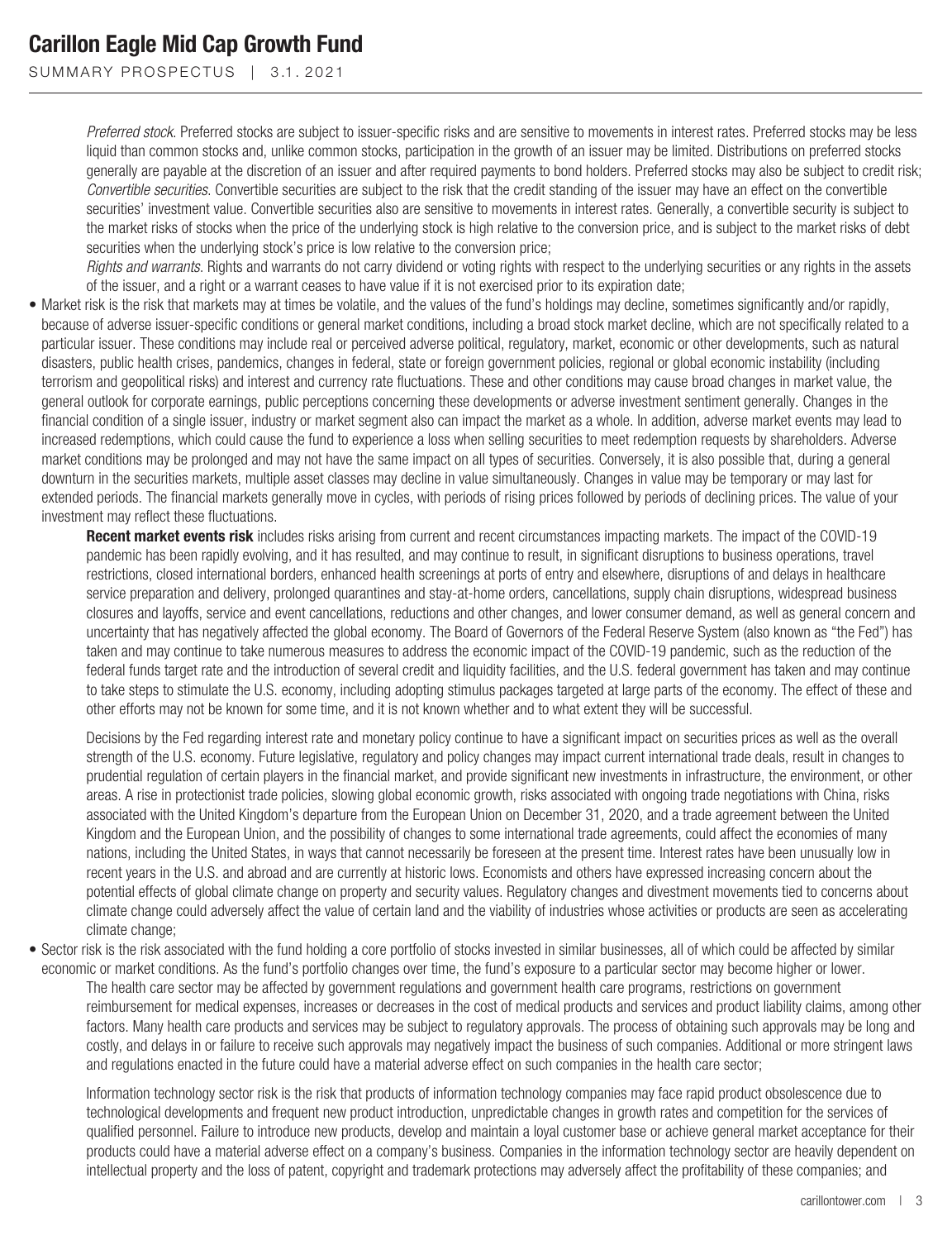SUMMARY PROSPECTUS | 3.1.2021

• Securities lending risk is the risk that, if the fund lends its portfolio securities and receives collateral in the form of cash that is reinvested in securities, those securities may not perform sufficiently to cover the return collateral payments owed to borrowers. In addition, delays may occur in the recovery of securities from borrowers, which could interfere with the fund's ability to vote proxies or to settle transactions and there may be a loss of rights in the collateral should the borrower fail financially.

**Performance** | The bar chart that follows illustrates annual fund returns for the periods ended December 31. The table that follows compares the fund's returns for various periods with benchmark returns. This information is intended to give you some indication of the risk of investing in the fund by demonstrating how its returns have varied over time. The bar chart shows the fund's Class I share performance from one year to another. Each of the fund's share classes is invested in the same portfolio of securities, and the annual returns would have differed only to the extent that the classes do not have the same sales charges and expenses. The fund's past performance (before and after taxes) is not necessarily an indication of how the fund will perform in the future. To obtain more current performance data as of the most recent month-end, please visit our website at carillontower.com.



**During 10 year period** (Class I shares):

|                     | Return   | <b>Quarter Ended</b> |  |
|---------------------|----------|----------------------|--|
| <b>Best Quarter</b> | 32.86%   | June 30, 2020        |  |
| Worst Quarter       | (21.73)% | September 30, 2011   |  |

#### **Average annual total returns** (for the periods ended December 31, 2020):

| <b>Fund return</b> (after deduction of sales charges and expenses) |                       |        |        |         |                                      |  |  |  |
|--------------------------------------------------------------------|-----------------------|--------|--------|---------|--------------------------------------|--|--|--|
| <b>Share Class</b>                                                 | <b>Inception Date</b> | 1-yr   | 5-yr   | $10-yr$ | Lifetime<br>(if less than<br>10 yrs) |  |  |  |
| Class I - Before Taxes                                             | 6/21/06               | 40.24% | 19.91% | 15.16%  |                                      |  |  |  |
| After Taxes on Distributions                                       |                       | 39.55% | 19.25% | 14.37%  |                                      |  |  |  |
| After Taxes on Distributions and Sale of Fund Shares               |                       | 24.32% | 16.11% | 12.54%  |                                      |  |  |  |
| Class A - Before Taxes                                             | 8/20/98               | 33.13% | 18.37% | 14.22%  |                                      |  |  |  |
| Class C - Before Taxes                                             | 8/20/98               | 38.82% | 18.69% | 13.98%  |                                      |  |  |  |
| Class Y - Before Taxes                                             | 11/20/17              | 39.75% |        |         | 20.05%                               |  |  |  |
| Class R-3 - Before Taxes                                           | 1/12/09               | 39.42% | 19.19% | 14.47%  |                                      |  |  |  |
| Class R-5 - Before Taxes                                           | 12/28/09              | 40.21% | 19.90% | 15.14%  |                                      |  |  |  |
| Class R-6 - Before Taxes                                           | 8/15/11               | 40.34% | 20.02% |         | 17.25%                               |  |  |  |